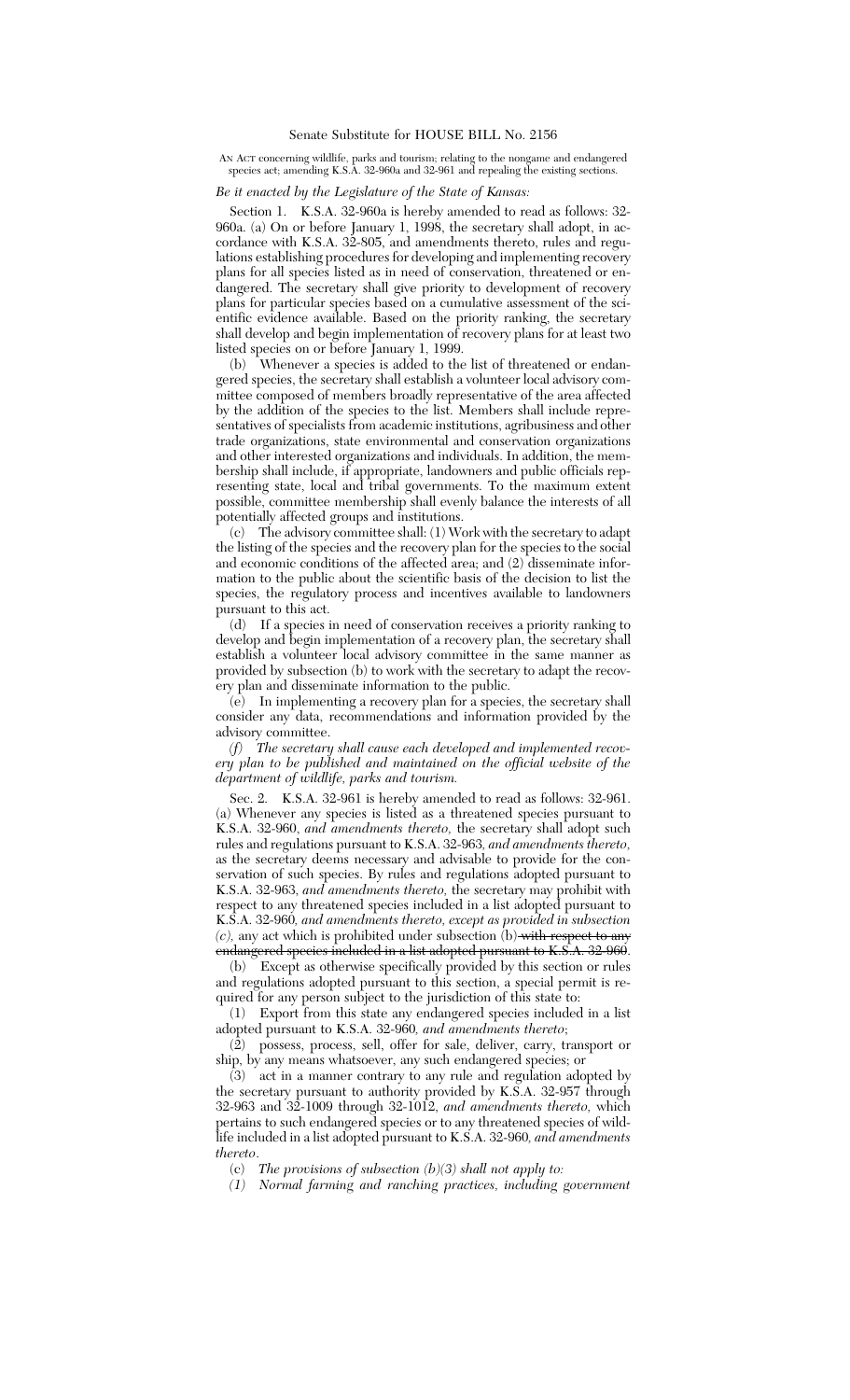*cost-shared agriculture land treatment measures, unless a permit is required by another state or federal agency or such practices involve an intentional taking of a threatened species under K.S.A. 32-1010, and amendments thereto, or involve an intentional taking of an endangered species under K.S.A. 32-1011, and amendments thereto;*

*(2) development of residential and commercial property on privately owned property financed with private, nonpublic funds unless a permit is required by another state or federal agency or the development involves an intentional taking of a threatened species under K.S.A. 32-1010, and amendments thereto, or involves an intentional taking of an endangered species under K.S.A. 32-1011, and amendments thereto; or*

*(3) activities for which a person has obtained a scientific, educational or exhibition permit, as provided by K.S.A. 32-952, and amendments thereto.*

*(d) For the purposes of this section, a permit required by another state or federal agency shall not include a certification or registration.*

*(e)* Subsection (b) does *shall* not apply to any endangered species listed pursuant to K.S.A. 32-960*, and amendments thereto,* and any species of wildlife determined to be an endangered species pursuant to Pub. L. 93-205 (December 28, 1973), the endangered species act of 1973, and amendments thereto, entering the state from another state or from a point outside the territorial limits of the United States and being transported to a point within or beyond the state in accordance with the terms of any federal permit or permit issued under the laws or regulations of another state.

 $(d)$  *(d) (f)* The secretary may issue special permits to authorize, under such terms and conditions as the secretary prescribes, any act described in subsection (b) or any act which is otherwise prohibited by rules and regulations adopted pursuant to subsection (a), for scientific purposes or to enhance the propagation or survival of the affected species. Application for such permit shall be made to the secretary or the secretary's designee and shall be accompanied by the fee prescribed pursuant to K.S.A. 32- 988*, and amendments thereto*. The secretary shall maintain a list of permit applications under this subsection. Where such applications have been approved and special permits have been issued, the secretary shall maintain a list of such permits, including therein the name and address of the permittee and the terms and conditions prescribed for each such permit. The secretary shall keep such lists current and shall file copies thereof, along with any additions or amendments, with the secretary of the interior of the federal government.

 $\langle e \rangle$  *(g)* Threatened or endangered species included in a list adopted pursuant to K.S.A. 32-960*, and amendments thereto,* may be captured or destroyed without a permit by any person in an emergency situation involving an immediate and demonstrable threat to human life.

*(h) (1) For all new species listed as endangered or threatened by the secretary pursuant to this act on and after July 1, 2016, recovery plans for such species shall be completed within four years after the species is listed. If such recovery plan is not completed within four years, no permit shall be required by the secretary for any activity that would otherwise require a permit pursuant to this act until the recovery plan is complete. The provisions of this paragraph shall not apply to any species listed as endangered or threatened under the endangered species act of 1973 (Pub. L. No. 93-205).*

*(2) The secretary shall annually submit a report on all species listed as endangered or threatened as of June 30, 2016, to the senate committee on natural resources and the house committee on agriculture and natural resources. Such report shall include:*

*(A) The status of species with a completed recovery plan;*

*(B) the status of species with a recovery plan currently in process, but not yet complete; and*

*(C) future goals for completing recovery plans for any listed species that does not yet have a recovery plan.*

Sec. 3. K.S.A. 32-960a and 32-961 are hereby repealed.